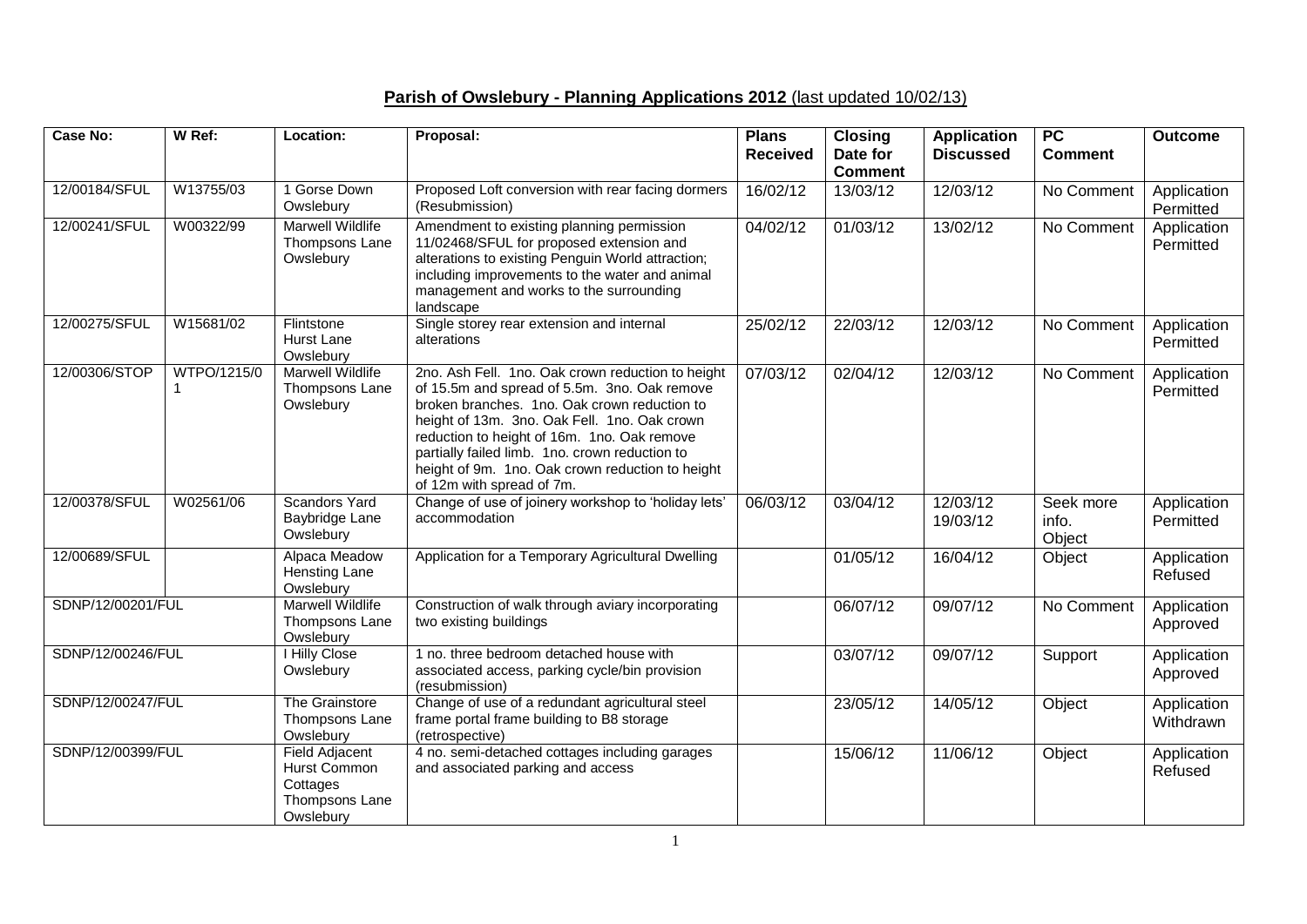| Case No:           | W Ref: | Location:                                                            | Proposal:                                                                                                                                                                                                                                                                                                                                                                                                                                                                                                                                                                                                                                                                                                                                                                                                                     | <b>Plans</b><br><b>Received</b> | <b>Closing</b><br>Date for<br><b>Comment</b> | <b>Application</b><br><b>Discussed</b> | PC<br><b>Comment</b> | <b>Outcome</b>          |
|--------------------|--------|----------------------------------------------------------------------|-------------------------------------------------------------------------------------------------------------------------------------------------------------------------------------------------------------------------------------------------------------------------------------------------------------------------------------------------------------------------------------------------------------------------------------------------------------------------------------------------------------------------------------------------------------------------------------------------------------------------------------------------------------------------------------------------------------------------------------------------------------------------------------------------------------------------------|---------------------------------|----------------------------------------------|----------------------------------------|----------------------|-------------------------|
| SDNP/12/00435/FUL  |        | The Ark Gift Shop<br>Marwell Wildlife<br>Thompsons Lane<br>Owslebury | Removal of existing vehicle ramp and associated<br>enclosure, demolition of a corner section of<br>existing Arc shop building, alterations to building<br>fenestration, addition of canopy structures to<br>buildings long elevations, internal alterations to<br>building creating new Marwell Wildlife paid<br>perimeter entrance, installation of collapsible<br>bollards on the existing road surface and addition<br>of new entrance gate, addition of freestanding<br>prefabricated single storey toilet block and 3<br>freestanding prefabricated single storey ticket<br>sales booths in the vicinity of the existing building,<br>structures with applied treated timber over-<br>cladding, addition of pedestrian footbridge and<br>alterations to existing landscaping, hard surfaces,<br>fence lines and signage. |                                 | 02/07/12                                     | 09/07/12                               | No Comment           | Approved                |
| SDNP/12/00667/HOUS |        | Lower Cottage<br>Whaddon Lane<br>Owslebury                           | Single storey side extension                                                                                                                                                                                                                                                                                                                                                                                                                                                                                                                                                                                                                                                                                                                                                                                                  |                                 | 06/07/12                                     | 09/07/12                               | No Comment           | Application<br>Approved |
| SDNP/12/00773/FUL  |        | <b>Land Opposite</b><br>Magnolia,<br>Hensting Lane<br>Owslebury      | <b>Erection of Private Stable Block</b>                                                                                                                                                                                                                                                                                                                                                                                                                                                                                                                                                                                                                                                                                                                                                                                       |                                 | 12/07/12                                     | 09/07/12<br>(Extension<br>Agreed)      | Comment<br>Only      | Application<br>Approved |
| SDNP/12/00936/FUL  |        | Oak Tree Farm<br>Owslebury                                           | <b>Erection of Polytunnel</b>                                                                                                                                                                                                                                                                                                                                                                                                                                                                                                                                                                                                                                                                                                                                                                                                 |                                 | 31/08/12                                     | 13/08/12                               | Comment<br>Only      | Application<br>Approved |
| SDNP/12/01228/HOUS |        | <b>Bottom Pond</b><br>Farm<br>Morestead Hill<br>Morestead            | Increase the roof height of the existing dwelling;<br>erection of attached double garage with office<br>above; rear extension; replacement porch and<br>associated alterations to external parts of the<br>dwelling                                                                                                                                                                                                                                                                                                                                                                                                                                                                                                                                                                                                           |                                 | 31/08/12                                     | 13/08/12                               | Comment<br>Only      | Approved                |
| SDNP/12/01494/FUL  |        | Whaddon Farm<br>Whaddon Lane<br>Owslebury                            | 1 No. five bedroom farm building                                                                                                                                                                                                                                                                                                                                                                                                                                                                                                                                                                                                                                                                                                                                                                                              |                                 | 20/09/12                                     | 10/09/12                               | Comment<br>Only      | Refused                 |
| SDNP/12/01636/HOUS |        | <b>Staggs Gate</b><br>Staggs Lane<br>Owslebury                       | Loft conversion with internal alterations and a<br>poolhouse to replace a disused outbuilding                                                                                                                                                                                                                                                                                                                                                                                                                                                                                                                                                                                                                                                                                                                                 |                                 | 02/10/12                                     | 08/10/12<br>Extension<br>Agreed        | No Comment           | Application<br>Approved |
| SDNP/12/01639/FUL  |        | The Grainstore<br>Thompsons Lane<br>Owslebury                        | Change of use of a redundant agricultural steel<br>frame portal frame building to B8 storage<br>(RETROSPECTIVE) (RESUBMISSION)                                                                                                                                                                                                                                                                                                                                                                                                                                                                                                                                                                                                                                                                                                |                                 | 02/10/12                                     | 08/10/12<br>extension<br>agreed        | Object               | Approved                |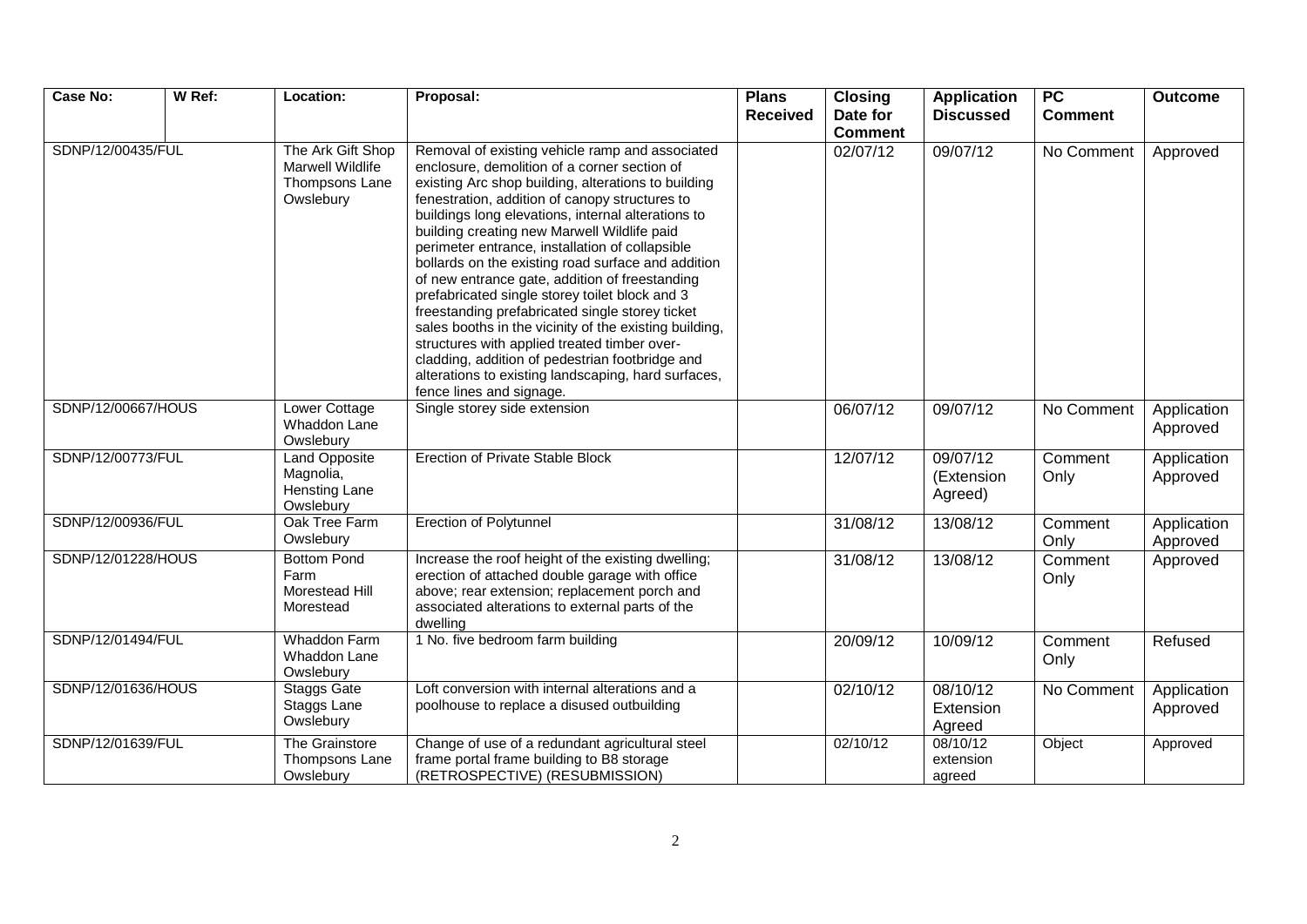| <b>Case No:</b>    | W Ref: | Location:                                                  | Proposal:                                                                                                                                                                    | <b>Plans</b><br><b>Received</b> | <b>Closing</b><br>Date for | <b>Application</b><br><b>Discussed</b>      | PC<br><b>Comment</b> | <b>Outcome</b>           |
|--------------------|--------|------------------------------------------------------------|------------------------------------------------------------------------------------------------------------------------------------------------------------------------------|---------------------------------|----------------------------|---------------------------------------------|----------------------|--------------------------|
|                    |        |                                                            |                                                                                                                                                                              |                                 | <b>Comment</b>             |                                             |                      |                          |
| SDNP/12/01677/HOUS |        | Cartmel<br>Main Road<br>Owslebury                          | Single storey rear extension and alterations                                                                                                                                 |                                 | 02/10/12                   | 08/10/12<br>extension<br>agreed             | No Comment           | Application<br>Approved  |
| SDNP/12/01691/HOUS |        | Hillside Cottage<br>Pitcot Lane<br>Owslebury               | Two storey rear extension and alterations                                                                                                                                    |                                 | 02/10/12                   | 08/10/12<br>extension<br>agreed             | No Comment           | Application<br>Approved  |
| SDNP/12/01898/HOUS |        | Flintstone<br>Hurst Lane<br>Owslebury                      | Amendments to permitted permission -<br>12/00275/SFUL: Single storey rear extension and<br>internal alterations                                                              |                                 | 09/10/12                   | 08/10/12                                    | No Comment           | Application<br>Approved  |
| SDNP/12/02137/FUL  |        | Oak Tree Farm<br>Baybridge Lane<br>Owslebury               | Erection of Fencing (RETROSPECTIVE)                                                                                                                                          | 27/09/12                        | 17/10/12                   | 08/10/12                                    | No Comment           | Application<br>Approved  |
| SDNP/12/02420/FUL  |        | Land opposite<br>Magnolia<br>Hensting Lane<br>Owslebury    | Amendment to permitted application<br>SDNP/12/007773/FUL; Erection of private stable<br>block                                                                                | 21/10/12                        | 09/11/12                   | 12/11/12<br>Extension<br>agreed             | <b>Comment Only</b>  | Application<br>Withdrawn |
| SDNP/12/02536/FUL  |        | <b>Hydes Barn</b><br>Fawley Lane<br>Morestead              | Change of use of existing barn buildings from<br>agricultural use to residential use (Class C3)<br>demolition of implement store and erection of<br>detached garage building | 24/10/12                        | 12/11/12                   | 12/11/12<br>extension<br>agreed             | Objection            | Application<br>Refused   |
| SDNP/12/02547/HOUS |        | <b>Orchard House</b><br>Whaddon Lane<br>Owslebury          | Demolition of existing conservatory and its<br>replacement with a single storey oak framed<br>garden room with slate roof                                                    | 31/11/12                        | 20/11/12                   | 12/11/12                                    | No Comment           | Application<br>Agreed    |
| SDNP/12/02716/HOUS |        | 1 Bottom Pond<br>Cottages<br>Morestead Hill<br>Morestead   | Construction of new timber framed garage (within<br>the curtilage of a listed building)                                                                                      | 07/12/12                        | 24/12/12                   | 10/12/12<br>14/01/13<br>extension<br>agreed |                      | Approved                 |
| SDNP/12/02857/TIME |        | Hazeldene<br>Longwood Road<br>Owslebury                    | Extension to the time limit for implementing<br>planning permission 09/02601/FUL Roof<br>alterations to create first floor and single storey<br>rear extension               | 03/12/12                        | 19/12/12                   | 10/12/12                                    | No Comment           | Application<br>Agreed    |
| SDNP/12/02987/FUL  |        | <b>Marwell Wildlife</b><br>Thompsons Lane<br>Owslebury     | Relocate existing portacabin reception building<br>(resubmission)                                                                                                            | 07/12/12                        | 25/12/12                   | 10/12/12<br>14/01/13<br>extension<br>agreed |                      | Withdrawn                |
| SDNP/12/02944/FUL  |        | <b>Hill View Farm</b><br><b>Hensting Lane</b><br>Owslebury | The addition of further 9.5kW of solar photovoltaic<br>panels to an existing solar array                                                                                     | 12/12/12                        | 31/12/12                   | 14/01/13<br>extension<br>agreed             | No Comment           | Application<br>Agreed    |
| SDNP/12/03222/LIS  |        | 1 Bottom Pond<br>Cottages<br>Morestead Hill<br>Morestead   | Removal of external grey slate on front and side of<br>cottage to original Victorian red bricks                                                                              | 16/12/12                        | 04/01/13                   | 14/01/13<br>extension<br>agreed             | No comment           | Application<br>refused   |